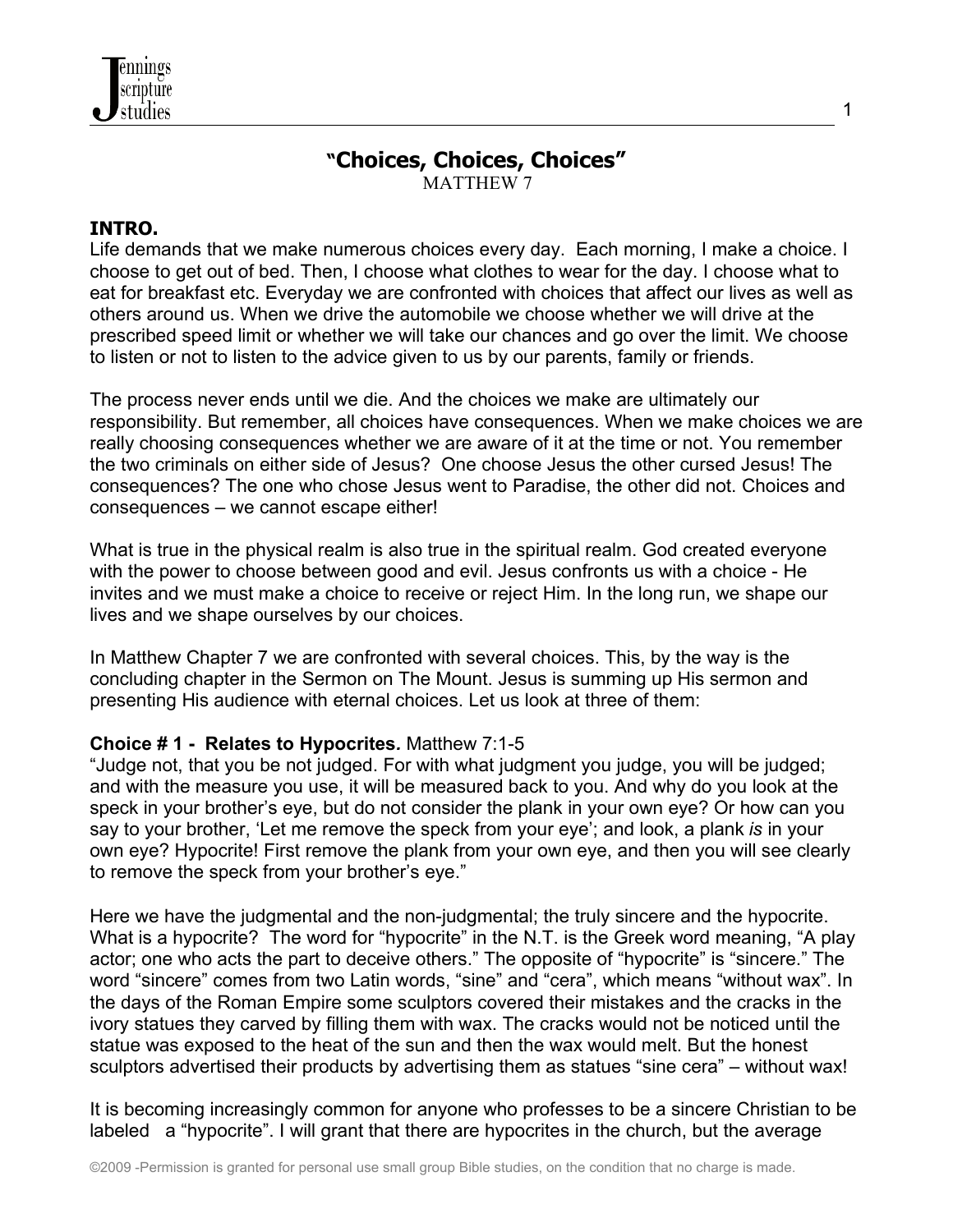person does not know what a hypocrite really is. Before I identify the hypocrites, I will tell you what a hypocrite is not:

- a. A hypocrite is not a Christian who tries and fails. On the contrary, continuous trying after failure is good evidence of sincere Christianity.
- b. A hypocrite is not a weak Christian. Many Christians never grow beyond an immature faith to a mature faith. That is a sad fact but, nevertheless it is true. The church is not a picture gallery of giants but a support community for struggling saints on the straight and narrow road to heaven!

Who is a hypocrite? The dictionary identifies a hypocrite as "One who pretends to be pious without really being so." (Webster's New World Dictionary) A hypocrite is an actor. I will illustrate: There is a fable about a war between the fowls and the animals. A bat got entangled in a bush and when the animals rushed upon him he drew in his wings and said, "I am an animal like you" and they ceased their attack. When the birds attacked him he stretched out his wings and said, "I am a bird like you" and they stopped attacking!

We have the choice of being counterfeit or genuine; fake or true; faithless acting like the faithful; a sinner trying to act saintly; hypocritical or humble. It is better to be a confessed sinner than a pretending saint for the sinner can obtain forgiveness from God while the Bible says, God will judge the hypocrite. (Matt. 24:51) Choices! The Choice is up to you!

#### Choice # 2 - Relates to Highways. **Matthew 7:13-14**

"Enter by the narrow gate; for wide *is* the gate and broad *is* the way that leads to destruction, and there are many who go in by it. Because narrow is the gate and difficult is the way which leads to life, and there are few who find it."

These verses give rise to the question: "in which direction do you choose to travel?" Notice three points of emphasis that Jesus makes:

- a. There are two prospects: "destruction" or "life". Solomon the wise man wrote "The way of life is above to the wise, that he may depart from hell beneath." (Prov.15:24) The choice is ours.
- b. There are two paths: The "broad" and the "narrow". Some say that all people are on the same road, going to the same place. Not so! Jesus said there are two roads and each person must choose which to travel.
- c. There are two portals: "narrow gate" and "wide gate". Since there is a place called heaven and a place called hell, there must be a way to get there. There is a gate that leads to each place. Ministers in Ireland refer to the two gates as the "wee gate" and the "wide gate". Jesus said, "I am the door" to the Father's House, but we must choose to enter or to remain outside.

 My uncle died refusing to choose to enter the door Christ Jesus. At the foot of his death bed was a plaque on the wall on which were written these words: "One door and only one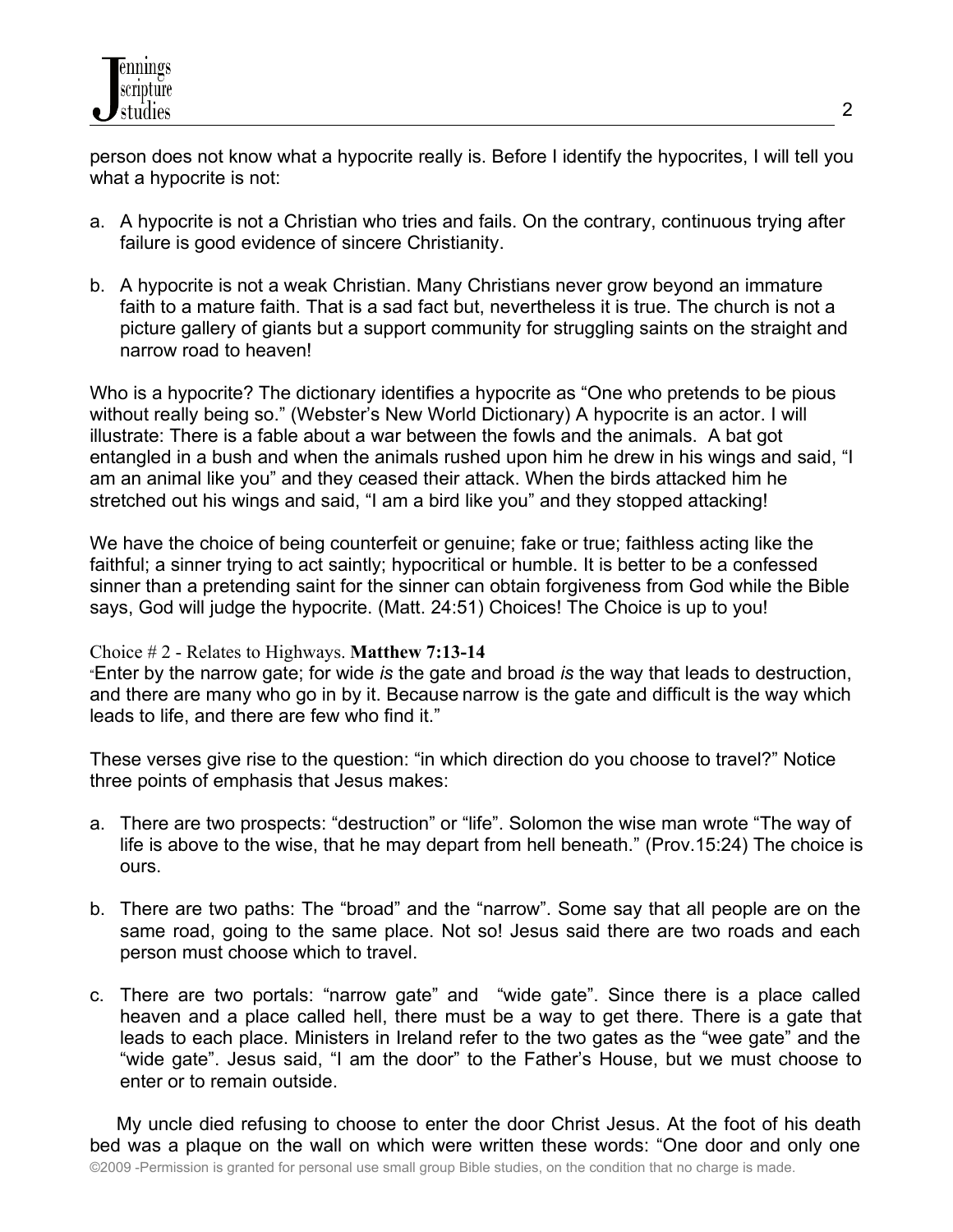and yet its sides are two: inside and outside, on which side are you?" My Father witnessed to him and pointed to that saying on the wall as I stood by his side. Uncle died outside the door. Choices! The choice is up to you!

## **Choice # 3 - Relates to Houses.** Matthew 7:24-27

"Therefore whoever hears these sayings of Mine, and does them, I will liken him to a wise man who built his house on the rock: and the rain descended, the floods came, and the winds blew and beat on that house; and it did not fall, for it was founded on the rock. "But everyone who hears these sayings of Mine, and does not do them, will be like a foolish man who built his house on the sand: and the rain descended, the floods came, and the winds blew and beat on that house; and it fell. And great was its fall."

#### **Here again, Jesus confronts His hearers with two propositions. Build your eternal abode on a sound or an unsound foundation – which will it be? Let us analyze this passage as follows:**

- a. Two foundations: rock and sand. Will you build on a solid foundation, rock, or a shifting foundation, sand? He says that those who hear His words, believes them and builds upon them is building on a solid foundation. Of course He is referring to Himself as The Rock – the Truth both in His person and in His precepts. (John14:6; 17:17) He is The Rock (I Cor.10:4; I Peter 2:8,9).
- b. Two fellows: Wise and foolish**.** Are you wise? One may be educated at the best of the worlds educational institutions yet be foolish and build upon the wrong foundation. Paul, the Apostle, asked, "Where is the wise? Where is the scribe? Where is the disputer of this age? Has not God made foolish the wisdom of this world? For since, in the wisdom of God, the world through wisdom did not know God, it pleased God through the foolishness of the message preached to save those who believe." (I Cor. 1:20-21)
- c. Two futures: The wise endured the storm, the foolish fell. Wind, rain and floods, both literal and figureative, come to all. Following Jesus does not exempt us from life's storms! Jesus is not teaching a parable about how to build our houses in protected areas. There are no storm-free zones! This is a parable about building life upon a foundations just for time or building upon a foundation that lasts for eternity. The house the wise man built on a rock did not fall. The house the foolish man built on sand fell.

## **CONCLUSION:**

Earlier in the Sermon on The Mount Jesus had said, "No man can serve two masters" (Matt. 6:24). He is challenging His listeners to choose the right Master. Way back in O.T. history, Joshua said the same thing in different words: "Choose you this day whom you will serve." (Joshua 24:15)

Choice is an individual matter. No human can choose for another when it comes to one's personal salvation.. A belief system is the result of ones choice. Here in the Sermon On The Mount which ends with the story